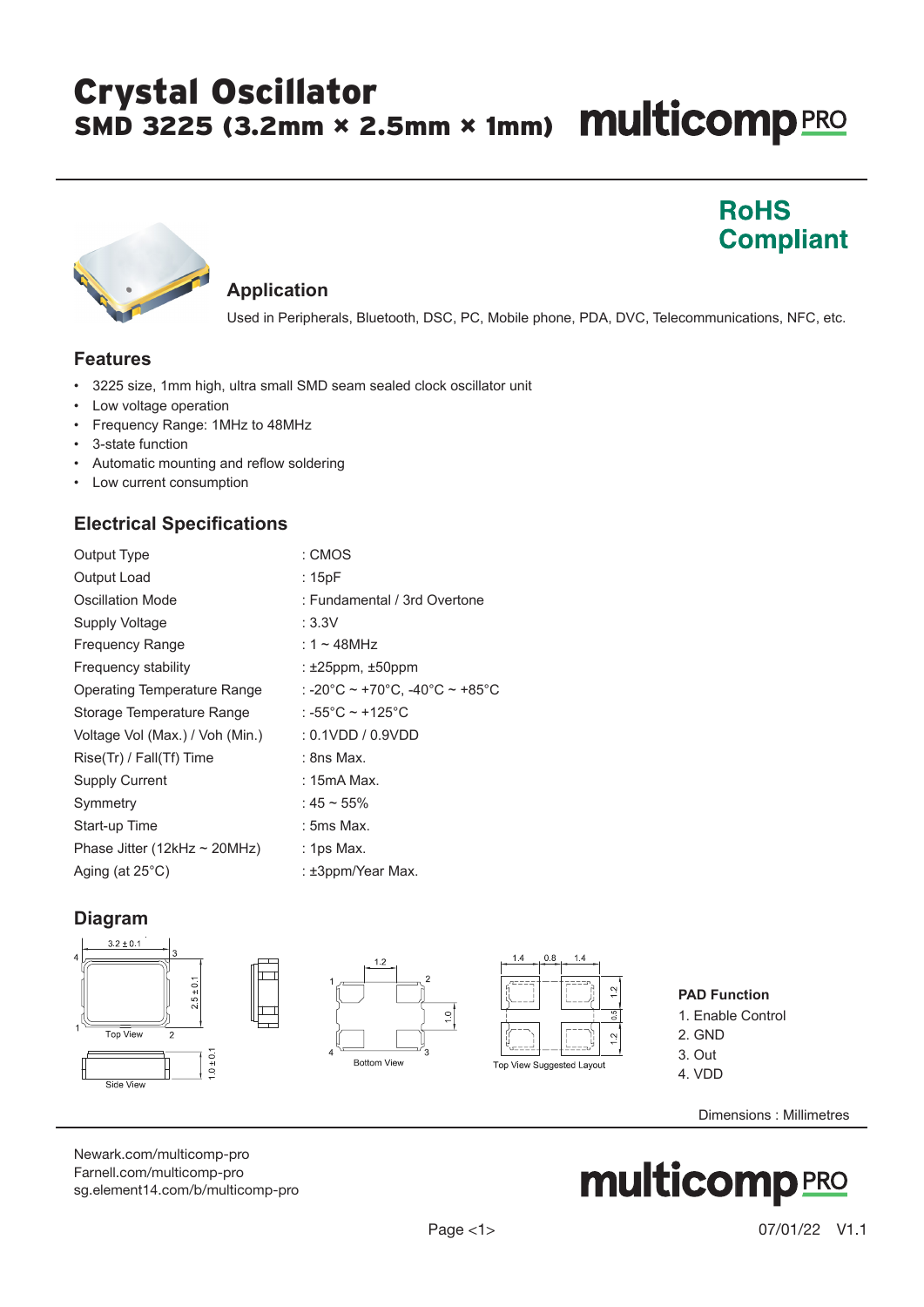# Crystal Oscillator SMD 3225 (3.2mm × 2.5mm × 1mm)

#### **Part Number Table**

| <b>Description</b>                                                          | <b>Part Number</b>         |
|-----------------------------------------------------------------------------|----------------------------|
| Crystal Oscillator, 3225, 1.8432MHz, 3.3V, ±25ppm, -20 ~ +70°C, 15pF        | MCSJK-3N-1.8432-3.3-25-B   |
| Crystal Oscillator, 3225, 1.8432MHz, 3.3V, ±25ppm, -40 ~ +85°C, 15pF        | MCSJK-3N-1.8432-3.3-25-C   |
| Crystal Oscillator, 3225, 1.8432MHz, 3.3V, ±50ppm, -20 ~ +70°C, 15pF        | MCSJK-3N-1.8432-3.3-50-B   |
| Crystal Oscillator, 3225, 1.8432MHz, 3.3V, ±50ppm, -40 ~ +85°C, 15pF        | MCSJK-3N-1.8432-3.3-50-C   |
| Crystal Oscillator, 3225, 4MHz, 3.3V, ±25ppm, -20 ~ +70°C, 15pF             | MCSJK-3N-4.00-3.3-25-B     |
| Crystal Oscillator, 3225, 4MHz, 3.3V, ±25ppm, -40 ~ +85°C, 15pF             | MCSJK-3N-4.00-3.3-25-C     |
| Crystal Oscillator, 3225, 4MHz, 3.3V, ±50ppm, -20 ~ +70°C, 15pF             | MCSJK-3N-4.00-3.3-50-B     |
| Crystal Oscillator, 3225, 4MHz, 3.3V, ± 50ppm, -40 ~ +85°C, 15pF            | MCSJK-3N-4.00-3.3-50-C     |
| Crystal Oscillator, 3225, 8MHz, 3.3V, ± 25ppm, -20 ~ +70°C, 15pF            | MCSJK-3N-8.00-3.3-25-B     |
| Crystal Oscillator, 3225, 8MHz, 3.3V, ± 25ppm, -40 ~ +85°C, 15pF            | MCSJK-3N-8.00-3.3-25-C     |
| Crystal Oscillator, 3225, 8MHz, 3.3V, ± 50ppm, -20 ~ +70°C, 15pF            | MCSJK-3N-8.00-3.3-50-B     |
| Crystal Oscillator, 3225, 8MHz, 3.3V, ± 50ppm, -40 ~ +85°C, 15pF            | MCSJK-3N-8.00-3.3-50-C     |
| Crystal Oscillator, 3225, 12MHz, 3.3V, ± 25ppm, -20 ~ +70°C, 15pF           | MCSJK-3N-12.00-3.3-25-B    |
| Crystal Oscillator, 3225, 12MHz, 3.3V, ± 25ppm, -40 ~ +85°C, 15pF           | MCSJK-3N-12.00-3.3-25-C    |
| Crystal Oscillator, 3225, 12MHz, 3.3V, ± 50ppm, -20 ~ +70°C, 15pF           | MCSJK-3N-12.00-3.3-50-B    |
| Crystal Oscillator, 3225, 12MHz, 3.3V, ± 50ppm, -40 ~ +85°C, 15pF           | MCSJK-3N-12.00-3.3-50-C    |
| Crystal Oscillator, 3225, 12.288MHz, 3.3V, ± 25ppm, -20 ~ +70°C, 15pF       | MCSJK-3N-12.288-3.3-25-B   |
| Crystal Oscillator, 3225, 12.288MHz, 3.3V, ± 25ppm, -40 ~ +85°C, 15pF       | MCSJK-3N-12.288-3.3-25-C   |
| Crystal Oscillator, 3225, 12.288MHz, 3.3V, ± 50ppm, -20 ~ +70°C, 15pF       | MCSJK-3N-12.288-3.3-50-B   |
| Crystal Oscillator, 3225, 12.288MHz, 3.3V, ± 50ppm, -40 ~ +85°C, 15pF       | MCSJK-3N-12.288-3.3-50-C   |
| Crystal Oscillator, 3225, 14.31818MHz, 3.3V, ± 25ppm, -20 ~ +70°C, 15pF     | MCSJK-3N-14.31818-3.3-25-B |
| Crystal Oscillator, 3225, 14.31818MHz, 3.3V, ± 25ppm, -40 ~ +85°C, 15pF     | MCSJK-3N-14.31818-3.3-25-C |
| Crystal Oscillator, 3225, 14.31818MHz, 3.3V, $\pm$ 50ppm, -20 ~ +70°C, 15pF | MCSJK-3N-14.31818-3.3-50-B |
| Crystal Oscillator, 3225, 14.31818MHz, 3.3V, ± 50ppm, -40 ~ +85°C, 15pF     | MCSJK-3N-14.31818-3.3-50-C |
| Crystal Oscillator, 3225, 14.7456MHz, 3.3V, ± 25ppm, -20 ~ +70°C, 15pF      | MCSJK-3N-14.7456-3.3-25-B  |
| Crystal Oscillator, 3225, 14.7456MHz, 3.3V, ± 25ppm, -40 ~ +85°C, 15pF      | MCSJK-3N-14.7456-3.3-25-C  |
| Crystal Oscillator, 3225, 14.7456MHz, 3.3V, ± 50ppm, -20 ~ +70°C, 15pF      | MCSJK-3N-14.7456-3.3-50-B  |
| Crystal Oscillator, 3225, 14.7456MHz, 3.3V, ± 50ppm, -40 ~ +85°C, 15pF      | MCSJK-3N-14.7456-3.3-50-C  |
| Crystal Oscillator, 3225, 16MHz, 3.3V, ± 25ppm, -20 ~ +70°C, 15pF           | MCSJK-3N-16.00-3.3-25-B    |
| Crystal Oscillator, 3225, 16MHz, 3.3V, ± 25ppm, -40 ~ +85°C, 15pF           | MCSJK-3N-16.00-3.3-25-C    |
| Crystal Oscillator, 3225, 16MHz, 3.3V, ± 50ppm, -20 ~ +70°C, 15pF           | MCSJK-3N-16.00-3.3-50-B    |
| Crystal Oscillator, 3225, 16MHz, 3.3V, ± 50ppm, -40 ~ +85°C, 15pF           | MCSJK-3N-16.00-3.3-50-C    |
| Crystal Oscillator, 3225, 18.432MHz, 3.3V, ± 25ppm, -20 ~ +70°C, 15pF       | MCSJK-3N-18.432-3.3-25-B   |
| Crystal Oscillator, 3225, 18.432MHz, 3.3V, ± 25ppm, -40 ~ +85°C, 15pF       | MCSJK-3N-18.432-3.3-25-C   |
| Crystal Oscillator, 3225, 18.432MHz, 3.3V, ± 50ppm, -20 ~ +70°C, 15pF       | MCSJK-3N-18.432-3.3-50-B   |
| Crystal Oscillator, 3225, 18.432MHz, 3.3V, ± 50ppm, -40 ~ +85°C, 15pF       | MCSJK-3N-18.432-3.3-50-C   |
| Crystal Oscillator, 3225, 20MHz, 3.3V, ± 25ppm, -20 ~ +70°C, 15pF           | MCSJK-3N-20.00-3.3-25-B    |
| Crystal Oscillator, 3225, 20MHz, 3.3V, ± 25ppm, -40 ~ +85°C, 15pF           | MCSJK-3N-20.00-3.3-25-C    |

[Newark.com/multicomp-](https://www.newark.com/multicomp-pro)pro [Farnell.com/multicomp](https://www.farnell.com/multicomp-pro)-pro [sg.element14.com/b/multicomp-pro](https://sg.element14.com/b/multicomp-pro)